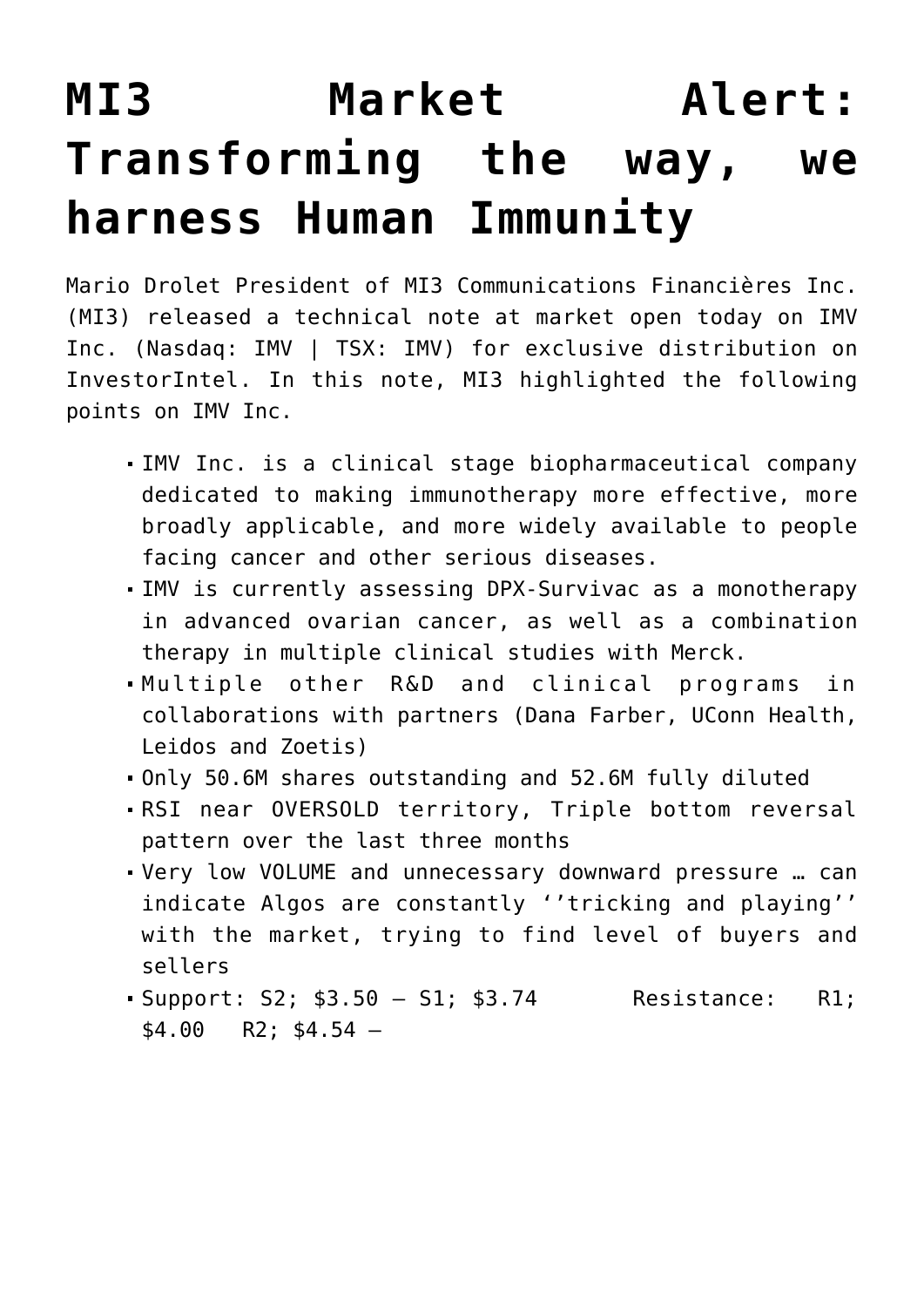

**About IMV**

IMV Inc. is a clinical stage biopharmaceutical company dedicated to making immunotherapy more effective, more broadly applicable, and more widely available to people facing cancer and other serious diseases. IMV is pioneering a new class of immunotherapies based on the Company's proprietary drug delivery platform. This patented technology leverages a novel mechanism of action that enables the programming of immune cells *in vivo,* which are aimed at generating powerful new synthetic therapeutic capabilities. IMV's lead candidate, DPX-Survivac, is a T cell-activating immunotherapy that combines the utility of the platform with a target: survivin. IMV is currently assessing DPX-Survivac as a monotherapy in advanced